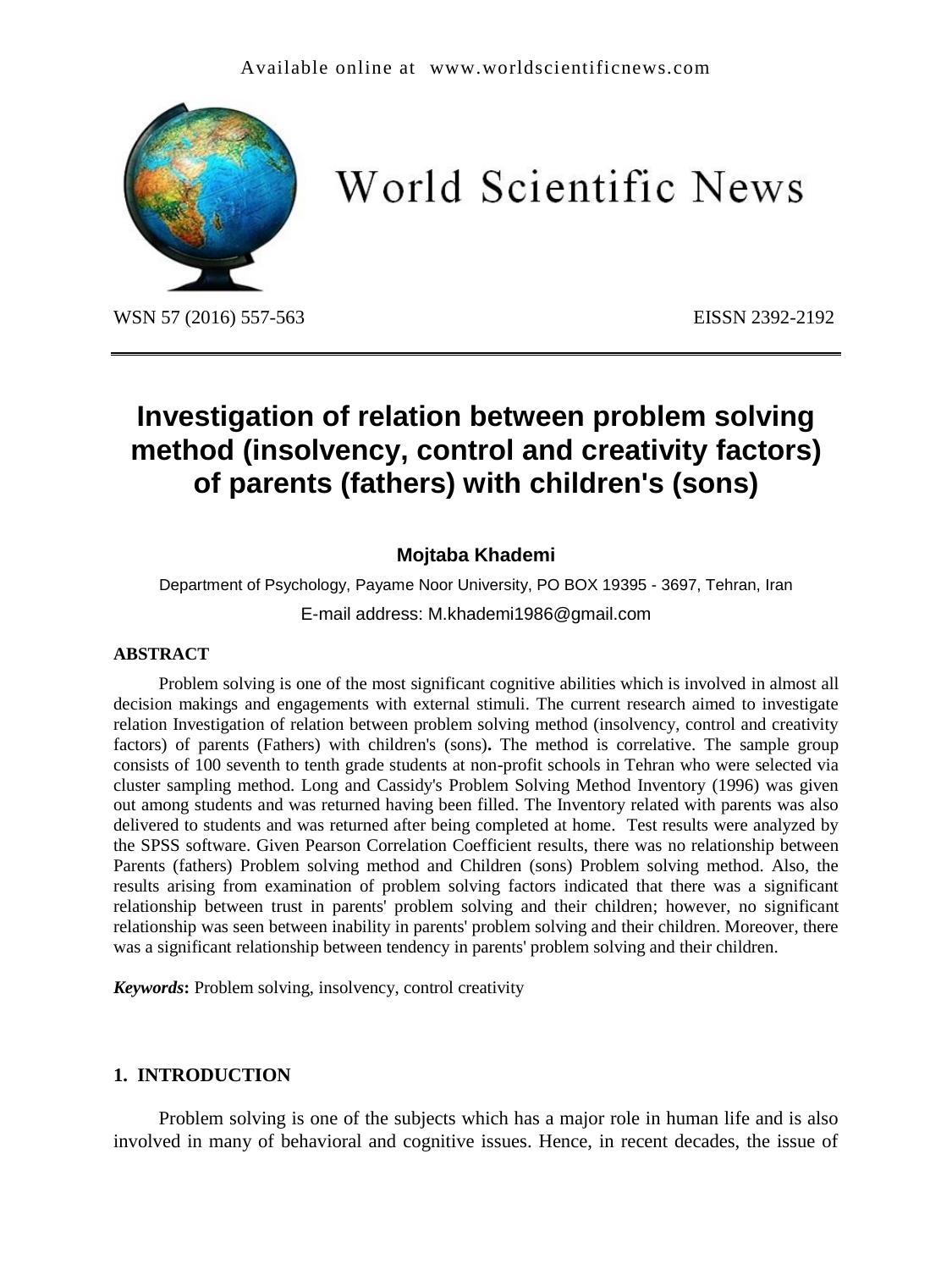problem solving has drawn attention (Shokouhi Yekta et al. 2014). Since, the primary goal of psychological interventions is to help resolve issues and challenges people are faced with in daily lives, studying abilities related to problem solving and ways to improve it has been one of the major missions within then psychology filed.

Thus, this issue has drawn the attention of many scholars working in the area of psychology. Problem solving refers to cognitive-behavioral as well as innovative processes which the individual makes use for creating adaptive coping strategies for solving problems (Shokouhi Yekta et al, 2011).

Bornstein has considered the ability of problem solving and decision making as one of the indices of mental health. Also, various studies (e.g. Heppner, 1995 and Catherine, 2003) have shown that problem solving is one of the major predictive variables of mental health (Shokouhi Yekta et al, 2012). Various definitions have been offered about problem solving and its areas by researches which involve a large scale and there are also contradictory definitions.

Problem solving is a cognitive process of the brain, which investigates the solution to a given problem or finds a way to realize the given aim. The brain uses the highest cognitive functions such as analysis, generalization, and synthesis in problem solving, which involves aspects such as the scientific method, critical thinking, decision making, and reflective thinking (Dusek & Ayhan, 2014).

Understanding how humans solve complex, unfamiliar problems has been an important issue within psychology. Research on the topic has a long and rich history dating back to the late 1890s with Oswald Kulpe who invented the 'systematic experimental introspection' method (Newman and Green, 2015).

The concept of problem is seen as wide-ranging and really difficult to define its limitation. As it is seen generally, everything that prevents the person to reach his aim and disturbs him is accepted as a problem. The problem can be described as a barrier appearing suddenly in front of current authorities with the aim of reaching target. It is possible to find a lot of definitions about problem solving in literature. According to D'Zurilla and Nezu, Problem solving is a cognitive, sensitive, behavioral process involving to find the effective ways of dealing with daily life problems. The process off interpersonal problem solving is a process of producing of new ways, new solutions, and new ideas to the problems. Here the important thing is that individuals are able to find solutions to their problems in peaceful way that have effect of new developments instead of traditional methods like ignoring the problem and showing rebellious behaviors. Also problem solving is a social activity and it's all process of evaluation is related to all people. Because by problem solving, the functions of reaching an aim, improving tools to reach that aim and getting over all the barriers can carried out. Every individual has a capacity of problem solving at different rates. Individual come against different problems in their daily life and look for solutions to them. To make that, they transfer the symbols and ideas that they have made according to themselves from one event to another. They dream and try to find predictions about the future.

According to Nacar, Yalcın, Tetik and Acıkgoz' people who sense themselves enough for problem solving are more audacious, they have more positive ego and they use more appropriate academic techniques. According to Spence, the people who solve the problems effectively are stated as thinking freely and creative, having social capacity, self-confidence, tolerating to the obscurities.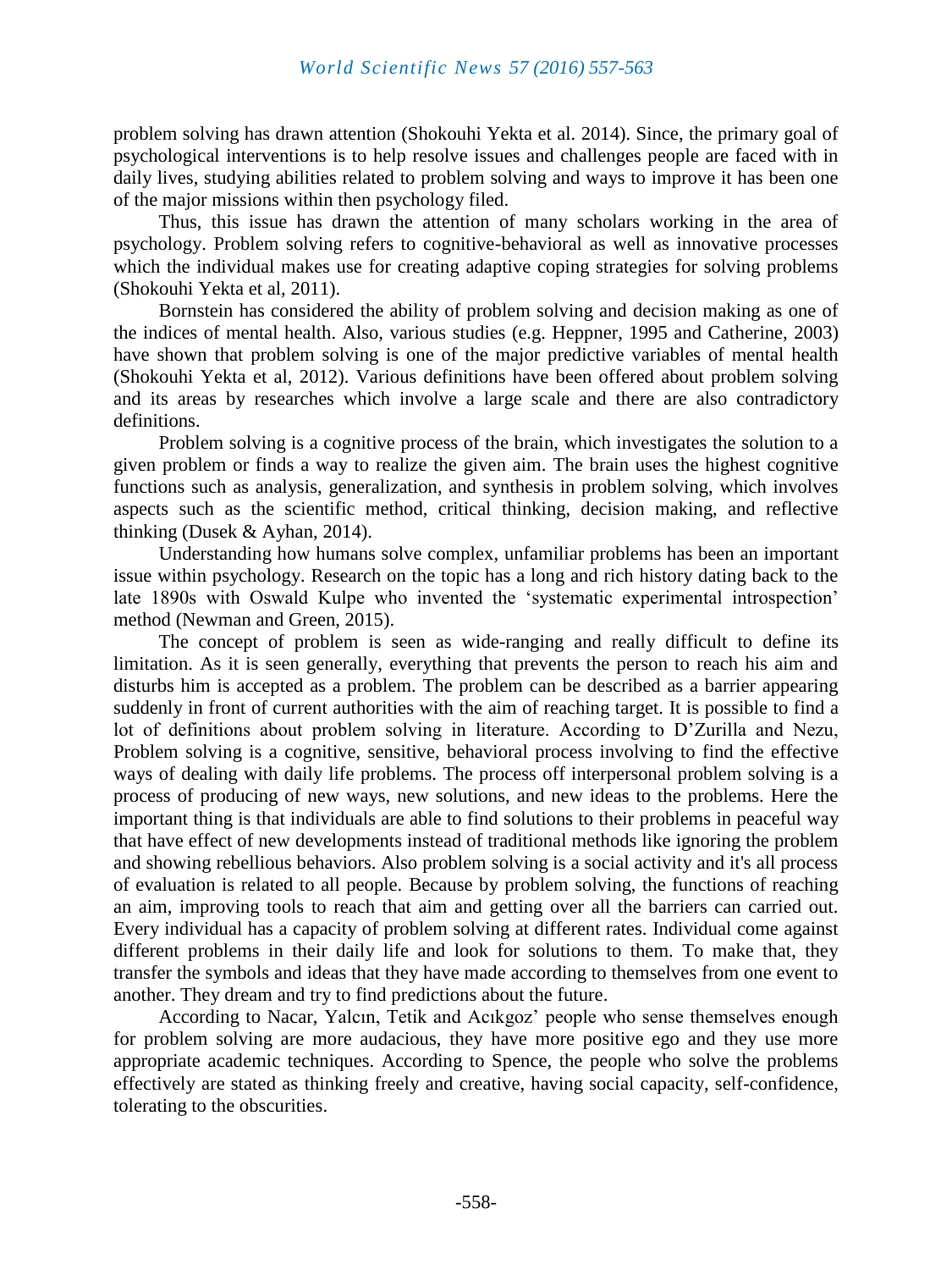It has been suggested that people engage in nonsuicidal self-injury (NSSI) because they (a) experience heightened physiological arousal following stressful events and use NSSI to regulate experienced distress and (b) have deficits in their social problem–solving skills that interfere with the performance of more adaptive social responses. The authors compared adolescent self-injurers (n \_ 62) with noninjurers (n \_ 30) and found that self-injurers showed higher physiological reactivity (skin conductance) during a distressing task, a poorer ability to tolerate this distress, and deficits in several social problem–solving abilities. These findings highlight the importance of attending to increased arousal, distress tolerance, and problem solving skills in the assessment and treatment of NSSI (Nock and Mendes, 2008).

Ju and colleagues in a research using a sample of Chinese teenagers (368 males and 380 females) randomly selected from three middle schools, they integrated masculine gender stereotypes and identity into a structural model of the relationship between fathering style and children's social problem solving. Results showed that the data had a satisfactory fit to the proposed model (CFI = .96, RMSEA = .030, and SRMR = .0336), indicating that masculine gender stereotype and identity that children hold partially mediated the relationship between fathering style and children's social problem solving. Moreover, multi-group analyses indicated that the patterns of the mediation model did not differ across gender, except that more masculine stereotypes will lead to more masculine identity for boys than for girls. This finding indicated that positive fathering style can promote positive gender stereotype and identity that children have, which further promote their development of social problem solving.

One of the salient points in the area of training of problem solving skills is that training of problem solving is taught to children both directly and by means of teachers indirectly (Shokouhi Yekta, et al. 2014). Most psychology scholars in the field of psychology, despite varies disagreements in such areas, have agreement in the area of significance of family role within the process of development and this issue reflects considerable effects of parents on the process of development.

Parents familial with problem solving methods strive to help their children think about the challenges ahead, consider various ways for resolving them and choose the best strategy. As a result, children will also learn about ways to cope with failures and problems without creating stressful situations (Shokouhi Yekta et al, 2014).

Parents who rely on threats, punishment and humiliation of their own children instead of offering help to them are more likely have children suffering from many problems. However, parents who teach their children skills for problem solving are less likely to offer judgments about them and thus create safer dependence with their own children. The current research aimed to investigate relation Investigation of relation between problem solving method (insolvency, control and creativity factors) of parents (Fathers) with children's (sons).

#### **2. METHODOLOGY**

The current research is correlative and the statistical population comprises of male seventh to tenth grade students at non-profit schools in the city of Tehran and their fathers. The number of students was chosen based on cluster sampling method including three schools in the districts in Tehran. In this research, Long and Cassidy's Problem Solving Inventory was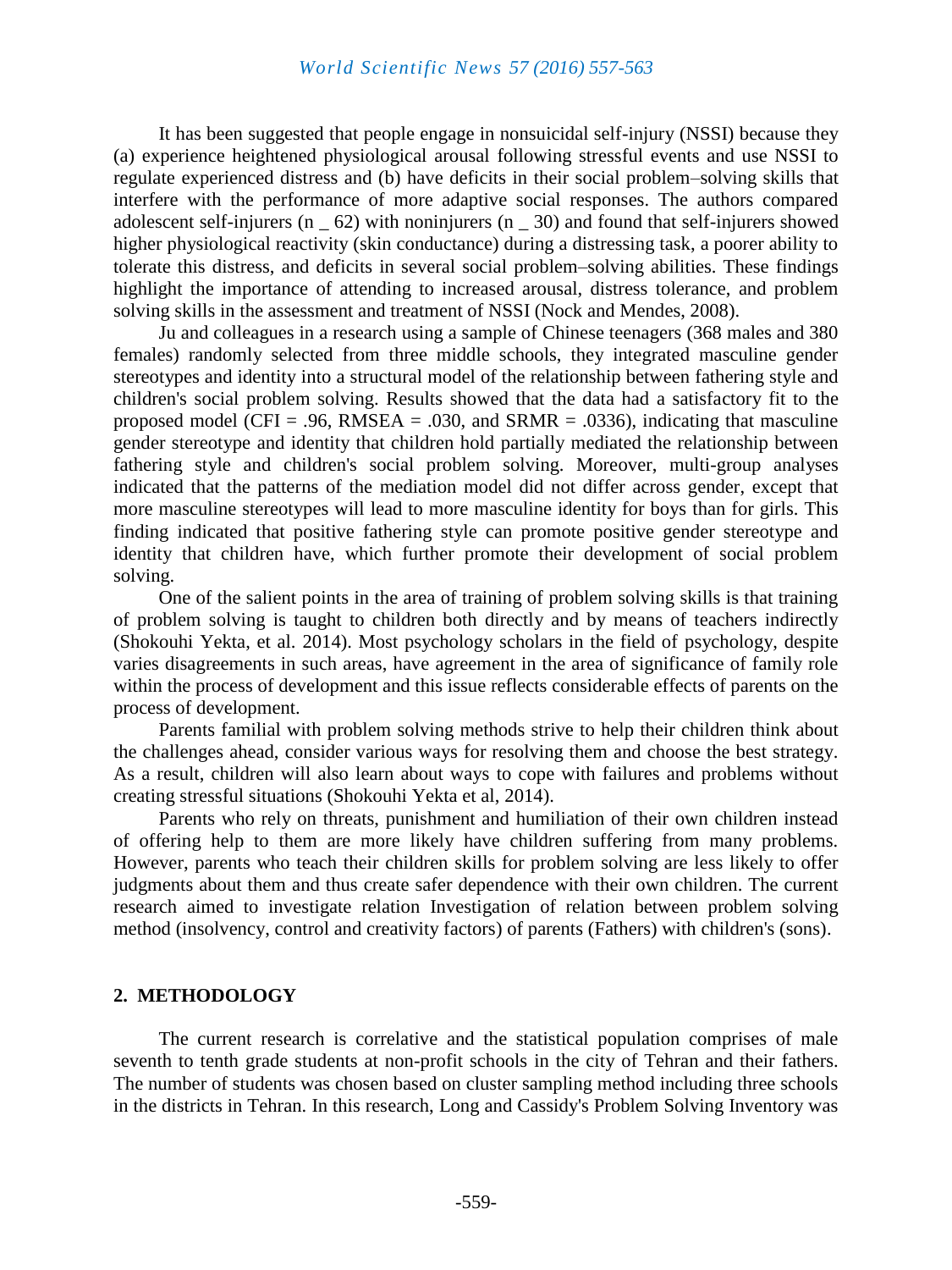used. This scale has 24 questions and measures 6 factors. Each of the factors involves four test items which examine three factors of trust, avoidance, and tendency.

In a study, Cassidy and Long (1996) obtained Cronbach's alpha of 66%, 66%, 57%, 71%, 52%, and 65% for insolvency, containment, creativity, trust, avoidance and tendency, while in a another research, they reported Cronbach's alpha of 86%, 60%, 66%, 66%, 51% and 53% for the mentioned items. In the Mohamadi's research (1998), Cronbach's alpha coefficients were over 50%, except for the tendency style. Additionally, using Cronbach's alpha rate, Mohamadi and Sahebi (2001) reported the internal reliability of this test equal to 60%.

#### **3. RESULTS**

The intended test was done over sample students and their fathers. After gathering and scoring, the scores were analyzed in the SPSS software. Long and Cassidy Test has one general score (Table 1) partial scores related to each of the factors, where in this paper, the general score and scores pertaining to other three factors have been examined and the results are as follows:

|                                             | Mean  | <b>Std. Deviation</b> |
|---------------------------------------------|-------|-----------------------|
| problem solving style<br>(Parents)          | 15.78 | 1.93                  |
| problem solving<br>style(Children)          | 13.89 | 2.096                 |
| inability in parents'<br>problem solving    | 15.9  | 2.01                  |
| inability in childrens'<br>problem solving  | 13.45 | 1.85                  |
| kills in parents' problem<br>solving        | 16.1  | 2.7                   |
| skills in children's problem<br>solving     | 13.3  | 1.9                   |
| Creativity in parents'<br>problem solving   | 15.2  | 2.2                   |
| Creativity in children's<br>problem solving | 15.1  | 2.5                   |
| $N = 60$                                    |       |                       |

The content of the Table (1) shows the descriptive information in the problem solving style (Parents), problem solving style(Children), inability in parents' problem solving, inability in childrens' problem solving, kills in parents' problem solving, skills in children's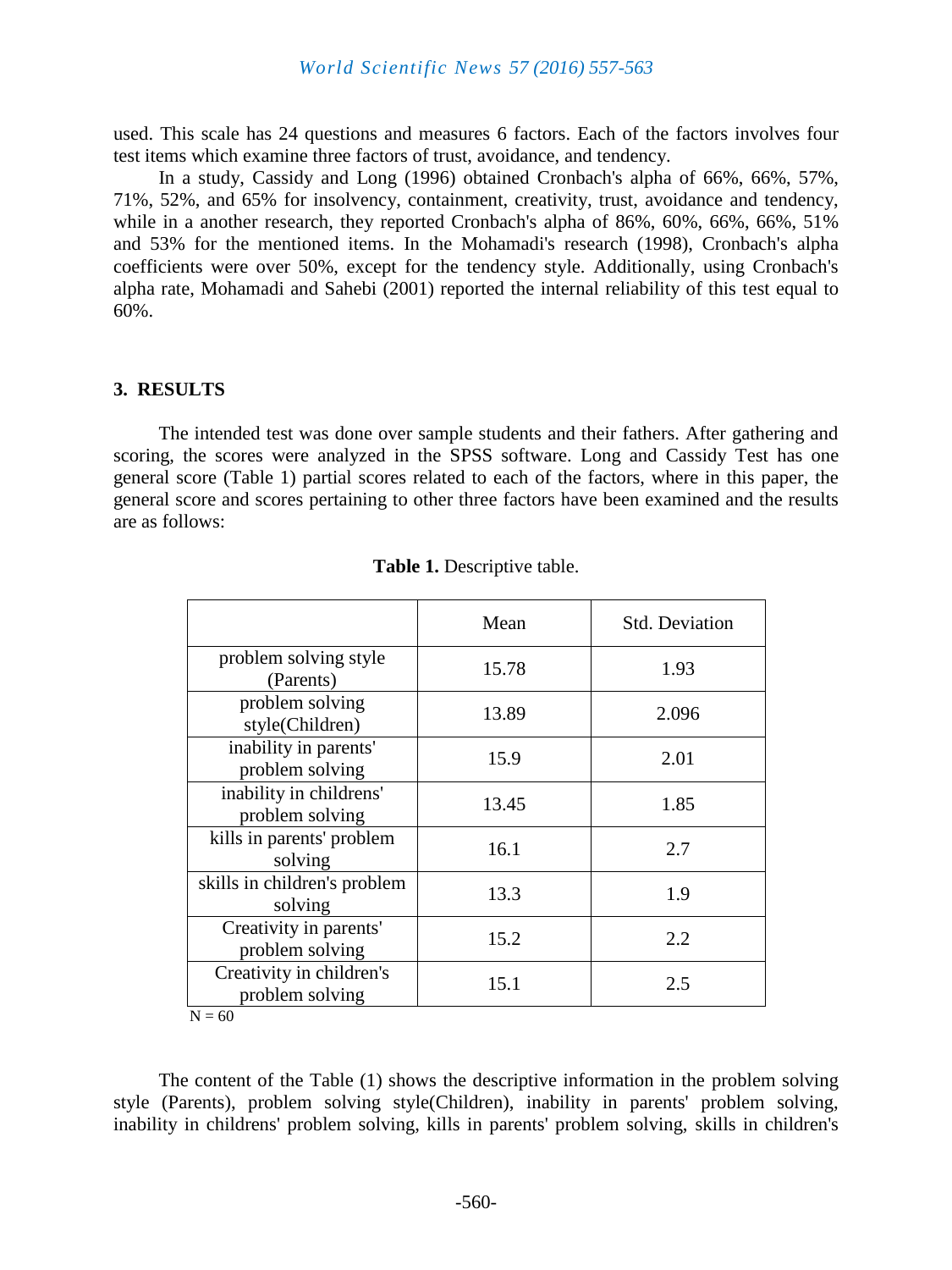problem solving, Creativity in parents' problem solving, and Creativity in children's problem solving.

| Variable                                       | $\mathbf{1}$ | $\overline{2}$ | $\overline{3}$ | $\overline{4}$ | 5            | 6            | 7            | 8            |
|------------------------------------------------|--------------|----------------|----------------|----------------|--------------|--------------|--------------|--------------|
| problem solving<br>style (Parents)             | $\mathbf{1}$ | $0.127***$     | $0.322**$      | 0.039          | $0.200*$     | $0.328***$   | $0.365***$   | $0.213***$   |
| problem solving<br>style(Children)             |              | $\mathbf{1}$   | $0.500**$      | 0.104          | $0.397**$    | $0.635***$   | $0.241***$   | $0.157***$   |
| inability in parents'<br>problem solving       |              |                | $\mathbf{1}$   | $0.112***$     | $0.424***$   | $0.920**$    | $0.512**$    | $0.35***$    |
| inability in<br>childrens' problem<br>solving  |              |                |                | $\mathbf{1}$   | $0.295***$   | $0.596**$    | $0.117***$   | $0.301***$   |
| kills in parents'<br>problem solving           |              |                |                |                | $\mathbf{1}$ | $0.346^{**}$ | $0.147***$   | $0.156***$   |
| skills in children's<br>problem solving        |              |                |                |                |              | $\mathbf{1}$ | $0.235***$   | $0.275***$   |
| Creativity in<br>parents' problem<br>solving   |              |                |                |                |              |              | $\mathbf{1}$ | $0.031***$   |
| Creativity in<br>children's problem<br>solving |              |                |                |                |              |              |              | $\mathbf{1}$ |

**Table 2.** Pearson correlation coefficient test for the variables.

 $P < 0.05$  $*$  $P < 0.01$ 

 $N = (120)$ 

Given Table (2) data and observance of correlation values  $(r = .127)$  and Test's significance level ( $a = .335$ ) and it being greater than 0.05, it is concluded that there is no significant relationship between variables; in other words, it was stated with 95% confidence that there was no significant relationship between parents' problem solving (fathers) and their children (sons). Given Table (2) data and observance of correlation values  $(r = .112)$  and Test's significance level ( $a = .389$ ) and it being smaller than 0.05, it is concluded that there is a significant relationship between variables; in other words, it was stated with 99% confidence that there was a significant relationship between parents' problem solving (fathers) and their children (sons). Given Table 2 data and observance of correlation values ( $r = .346$ ) and Test's significance level ( $a = .006$ ) and it being greater than 0.05, it is concluded that there is no significant relationship between variables; in other words, it was stated with 99% confidence that there was no significant relationship between parents' problem solving (fathers) and their children (sons). Given Table (2) data and observance of correlation values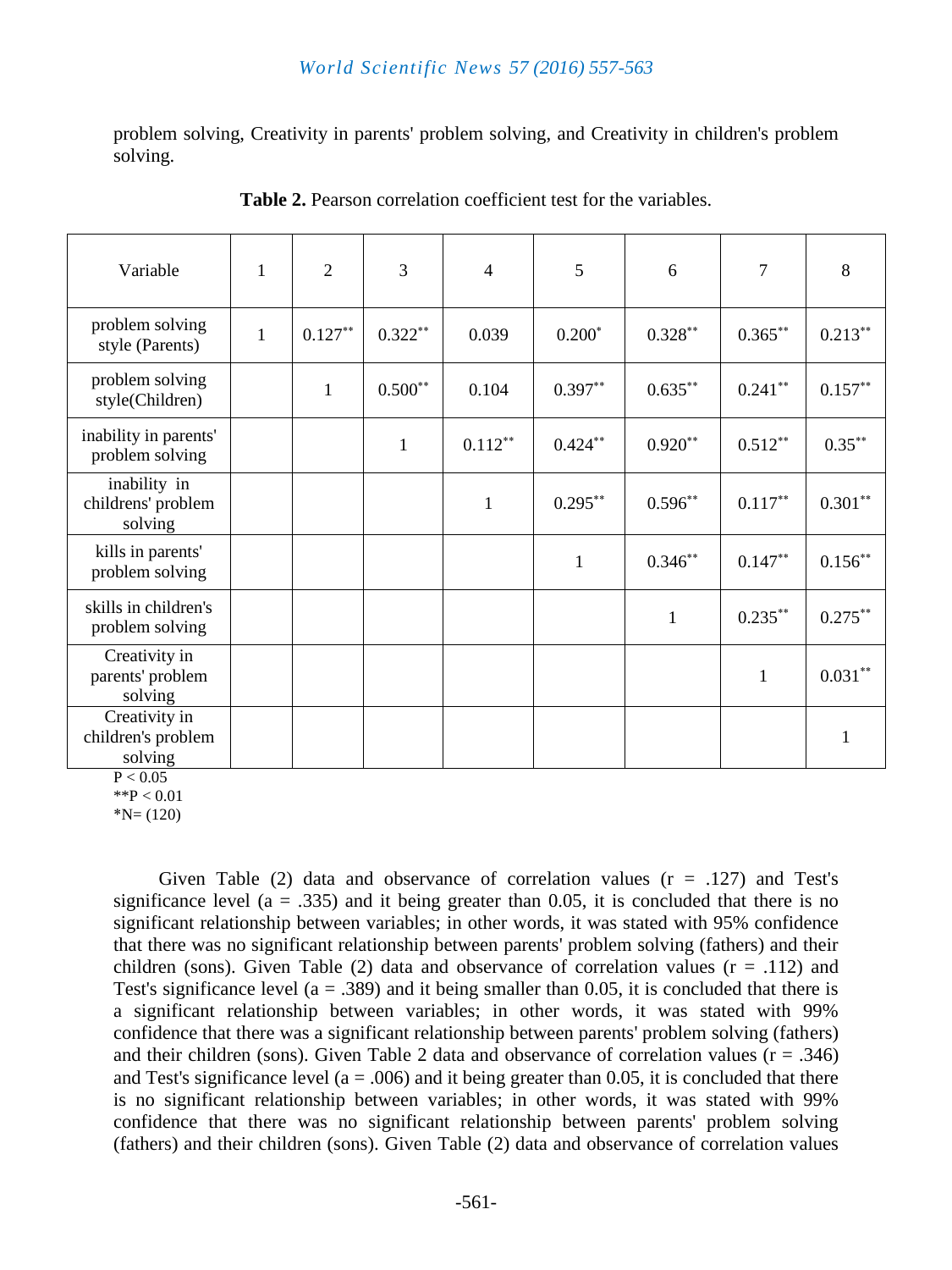$(r = -.031)$  and Test's significance level (a = .816) and it being smaller than 0.05, it is concluded that there is no significant relationship between variables; in other words, it was stated with 99% confidence that there was no significant relationship between parents' problem solving (fathers) and their children (sons).

### **4. DISCUSSION AND CONCLUSION**

The current research findings indicate that the was no relationship between parents' problem solving method (fathers) and their children (sons') problem solving methods, where this finding is consistent with that of Hanifi and Eskandari Nia (2011). The findings also suggest that there is a significant relationship between factor of trust in problem solving and their children ( $r = .285$ ,  $a = 026$ ), where this finding indicted correspond to that of research by Abdi Varmazan et al. (2014) and Shokouhi Yekta et al. (2014). Also, findings illustrated that there was no significant relationship between fathers and sons' problem solving in terms of avoidance, which this finding is in line with that of Hanifi and Eskandari Nia (2011). Findings also demonstrated that there was no significant relationship between factor of tendency in parents' problem solving and their children, where this finding does not correspond to Shokouhi Nia et al. (2008). Given the findings, we can state that there was no relationship between parents' problem solving (fathers) and their children (sons).

#### **Suggestions**

- 1. Given the significance of problem solving and the results of the current research, it is suggested that problem solving methods be included in Eduactional systems and curricular titles with the aim of promoting thus level of ability.
- 2. Given the significance of media in influencing the clients, one can begin educating the by virtue of observational learning

#### **Limitations**

The fact direct access to parents was not available and also due to the conduct of the current research in summer, when most schools are shut, we faced with a limited number of students (subjects). It also appears the Cassidy and Long's Inventory cannot be appropriate for the testing of this research hypotheses.

#### **References**

- [1] Abdivarmazan, M., Taghizade, M., Mohmoudfakhe, H., Tosang, A., & Boromand, N. (2014). A study of the efficacy of meta cognitive strategies on creativity and selfconfidence and approaching problem solving among the third grade junior school students of the city of Rey. *European Journal of Experimental Biology* 4(2), 155-158
- [2] Dusek, G., & Ayhan, A. (2014). A study on problem solving skills of the children from broken family and full parent's family attending regional primary boarding school. *Procedia - Social and Behavioral Sciences* 152, 137-142